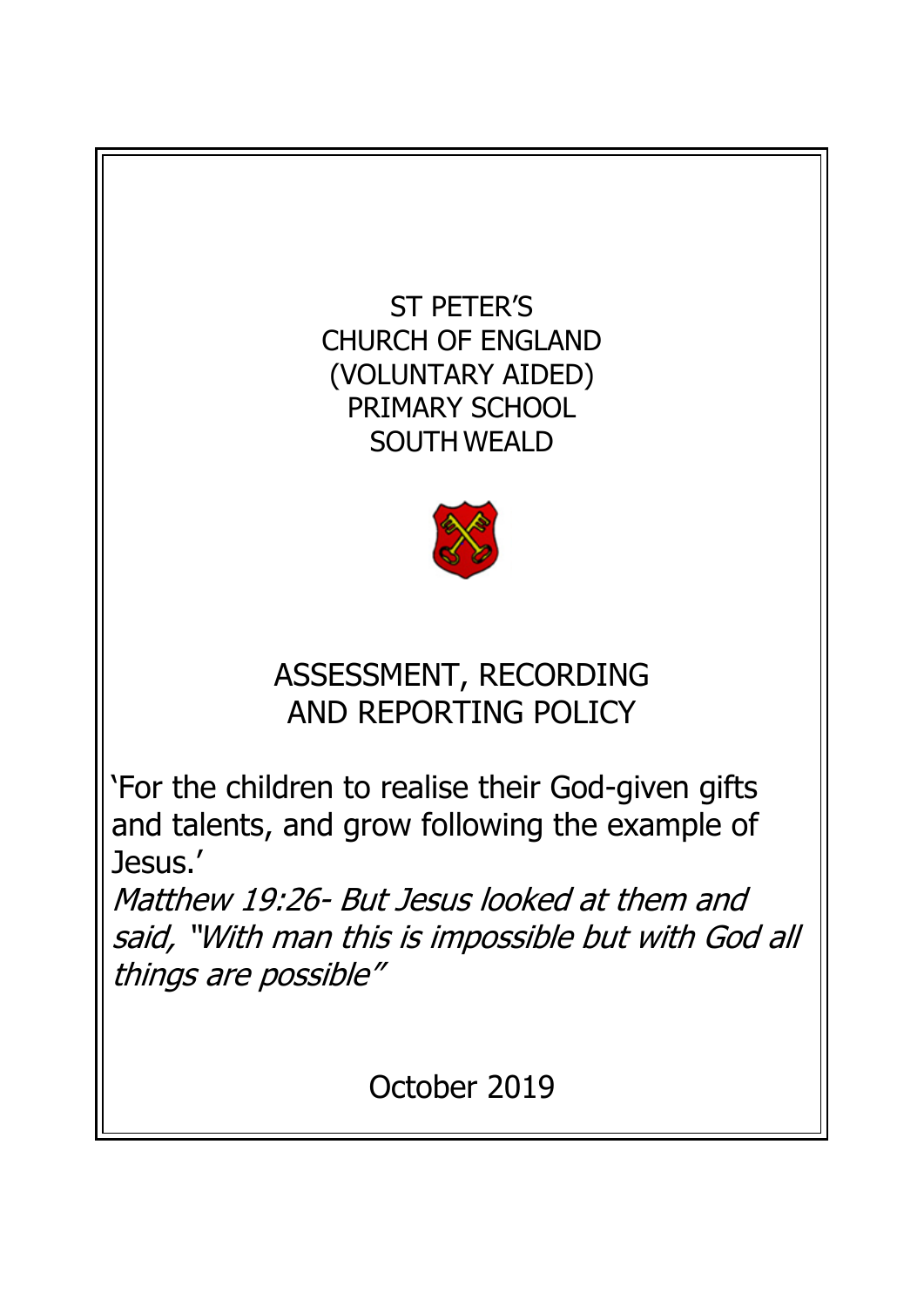# **Rationale**

In September 2014 the government introduced a new national curriculum 2014 and reformed assessment requirements as outlined below:

*"As part of our reforms to the national curriculum, the current system of 'levels' used to report children's attainment and progress will be removed from September 2014 and will not be replaced. By removing levels we will allow teachers greater flexibility in the way that they plan and assess pupils' learning.* 

*The programmes of study within the new National Curriculum (NC) set out expectations at the end of each key stage, and all maintained schools will be free to develop a curriculum relevant to their pupils that teaches this content. The curriculum must include an assessment system which enables schools to check what pupils have learned and whether they are on track to meet expectations at the end of the key stage, and to report regularly to parents."* Published: September 2014

At St Peter's school we have devised and implement an approach to assessment and reporting which meets these requirements as well as those in the Early Years Foundation Stage (EYFS). Assessment at St Peters' School is both formative and summative and is used so that the pupils' next steps can be identified and addressed. It is therefore important that we have a system that allows the teachers and parents to track progress and address any gaps. This policy should be read alongside St Peter's Marking Policy.

#### **EYFS- Early Years and Foundation Stage**

Pupils in EYFS are assessed against the 17 Early Learning Goal (ELGS)- see appendix 1 for a detailed list of these.

#### **Baseline assessments**

Teachers undertake a baseline assessment of children in all 17 areas of learning assessment on entry to the school. This is usually completed by the end of the first half term that the children are in the school. From September 2020 the school will use the new government approved baseline assessment tools.

#### **Ongoing assessment**

The outcomes of the baseline assessment then forms the base on which the children's progress is measured throughout the year. The children are assessed into age related bands from the 'Development Matters' document. These are -0-11 months, 8-20 months, 16-26 months, 22-36 months, 30-50 months, 40-60 months.

Assessment is a constant part of teaching and learning in early years. Teachers, support staff and parents all contribute to this through observation of pupil's learning and the recording of evidence. This may be in written form (adult scribing quotes or making first hand observations), photographic, or work the child has produced. These ongoing assessments form a wide picture of a child's achievements throughout the year.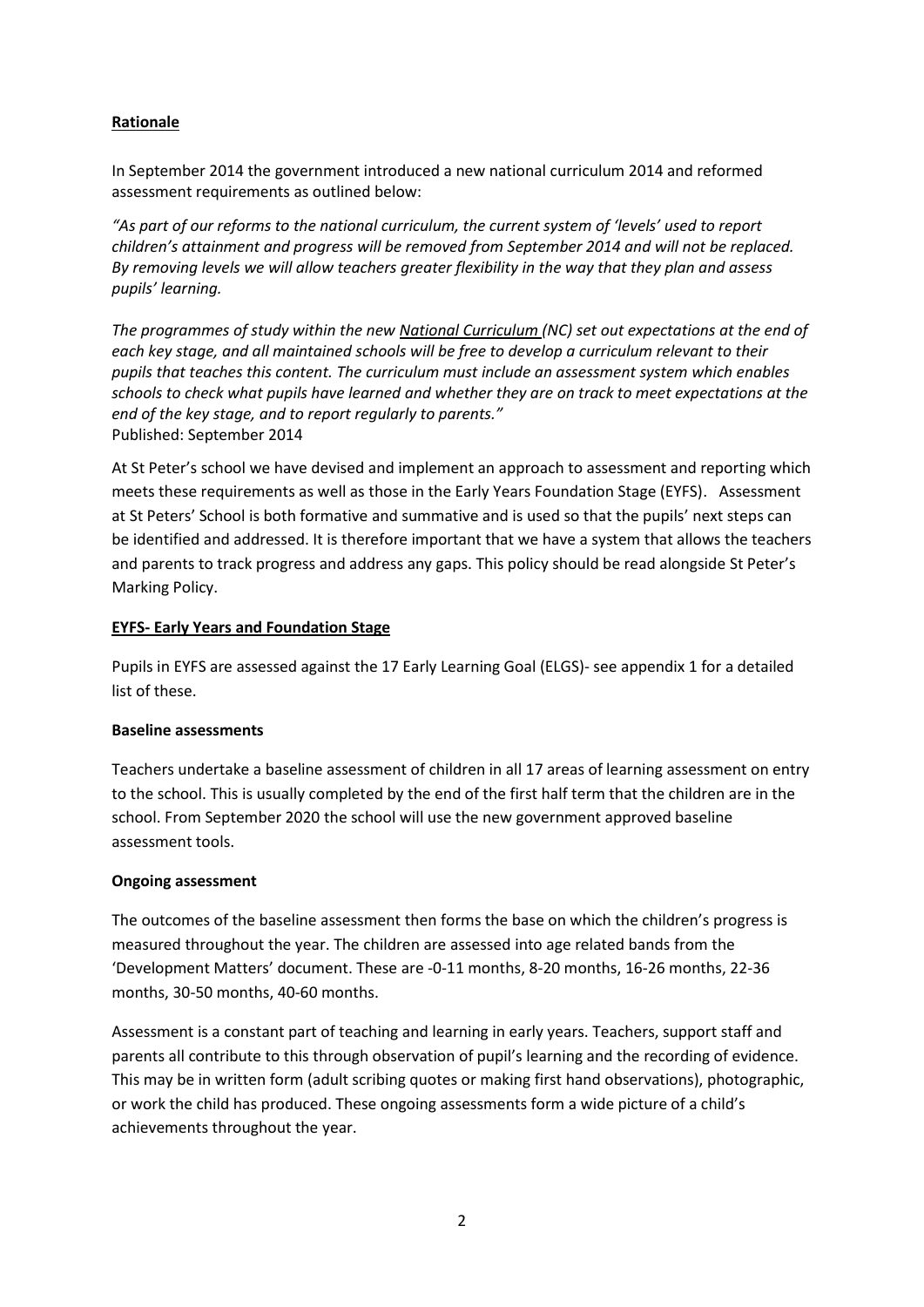# **Tracking progress**

Teachers keep assessment evidence data in a variety of ways:

- Pupils books (learning journey)
- Using the school's electronic tracking system (Educator)
- Through their professional judgement and knowledge of the child

At the end of the Autumn and Spring terms teachers make a judgement about which age related band (see above) a child is currently working in for each of the 17 areas. The bands are split into 3 parts 'High, Mid, Low'.

Pupils are then tracked as they move through the bands and teachers are able to identify and target those making slower progress or who are at risk of not meeting age related expectations at the end of the year.

# **End of reception assessment (Foundation stage profile)**

At the end of the year the teacher makes a best fit judgement to decide if a child is **emerging**, **expected** or **exceeding** against each of the 17 Early learning Goals and completes the Foundation Stage Profile for each child. These judgements are made using all the sources of ongoing assessment evidence collected throughout the year.

The judgements are reported to the LA and DFE where the percentage of pupils who have made a Good Level of Development (GLD) is published. The GLD is the number of children who have reached at least expected in all 17 of the Early Learning Goals.

#### **Reporting to parents**

In EYFS there are three formal parental meetings. One is a base line as soon as the child starts then there is one in December and one in Spring term. As well as these there are two written reports that are issued. One in February and a more detailed end of year report in July. These reports focus on the child's progress and attainment in the 17 Early Learning Goals.

# **Key Stage 1 and Key Stage 2**

In years 1 -6 children are assessed against the end of year expectations for their current year group as laid out in the new national curriculum. Pupils in year 2 and year 6 undertake national statutory summative assessments.

In order to track progress and attainment between these statutory assessments at St Peter's School we have introduced our own points system known as 'Tracking Points'.

#### **Attainment**

The children in each year work towards milestones. For a child to reach a milestone they must have shown evidence that they are secure in all of the objectives stated for the end of each year group in the national curriculum. For example a child who achieves milestone three in maths must have shown that they can securely work and apply all of the year three maths objectives. The milestones have then been allocated points so that we have a numerical tracking system.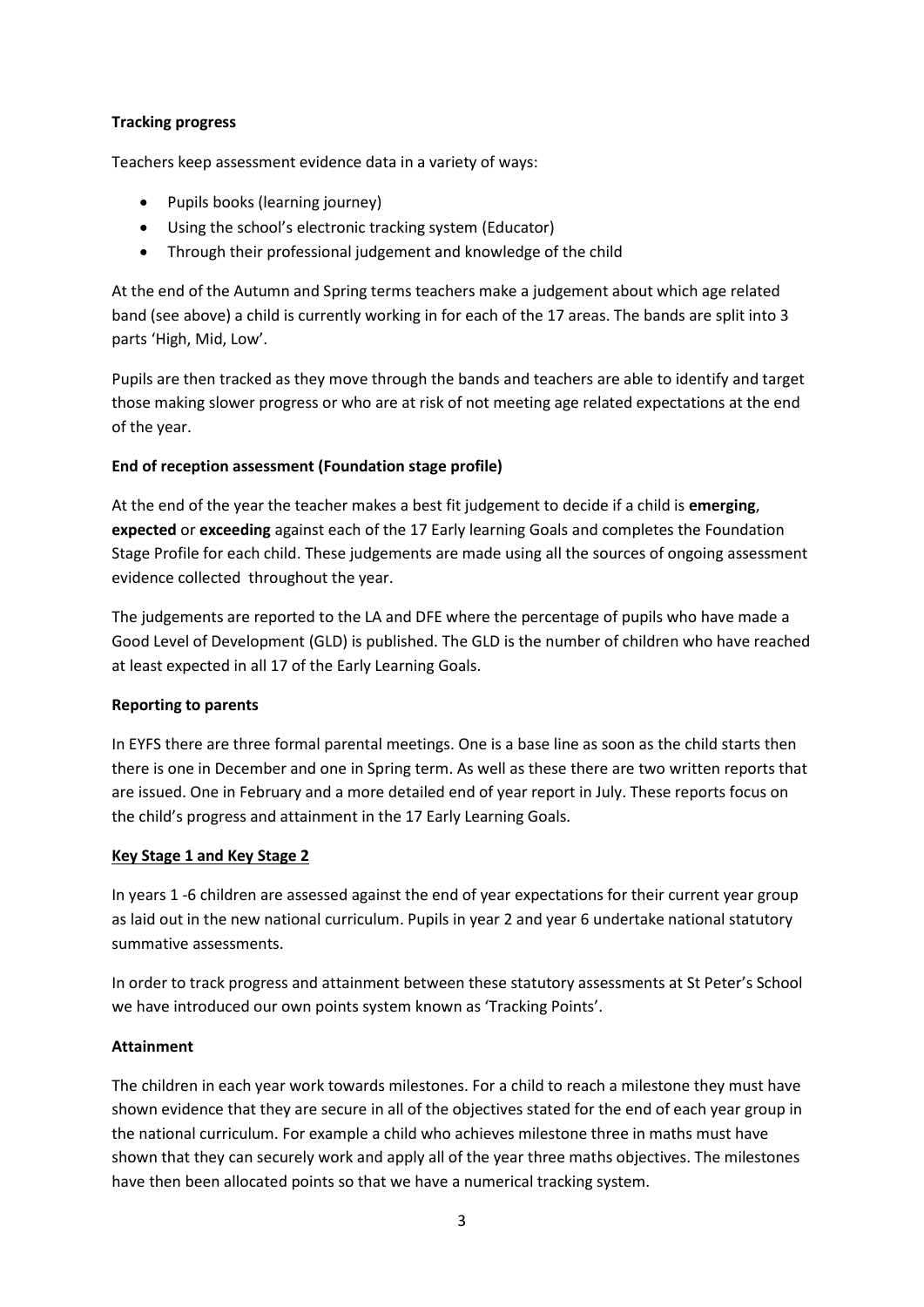| <b>EYFS-</b> expected | 9 points  |
|-----------------------|-----------|
| Milestone one         | 12 points |
| Milestone two         | 15 points |
| Milestone three       | 18 points |
| Milestone four        | 21 points |
| Milestone five        | 24 points |
| Milestone six-        | 27 points |
| also known as         |           |
| secondary             |           |
| ready                 |           |

The school has also written definitions for the points in between the milestones -for example 16 points. These are not a hierarchical ranking of the end of year expectations but the smaller steps needed to bridge each skill between the end of one year and the next. The points allow teacher and management to identify where a pupil's attainment is in line with end of year expectations and to identify skills they are not yet confident with as next step targets.

| <b>Points</b> | y3 band                      | y4 band              |
|---------------|------------------------------|----------------------|
| 15            | <b>Below ARE(age related</b> | <b>Below ARE</b>     |
| 16            | expectations)                |                      |
| 17            |                              |                      |
| 18            | <b>ARE</b>                   |                      |
| 19            | <b>Exceeding ARE</b>         |                      |
| 20            |                              |                      |
| 21            |                              | <b>ARE</b>           |
| 22            |                              | <b>Exceeding ARE</b> |
| 23            |                              |                      |
| 24            |                              |                      |
| 25            |                              |                      |

#### **Progress**

The points system also allows the school to track the progress of pupils as they move through each point. All children are expected to make a minimum of 3 points progress each year. Children who do not will have interventions in place so that we can close the gap between where they are and ARE. This is so that the gap between their attainment and averages can be narrowed and closed.

Each half term the teacher will have a pupil progress meeting with the Head or Deputy. At this meeting the teachers will present the class data and show which children are on track to make 3 points and which are not. The teachers will also discuss disadvantaged pupils and talk through their progress.

If any child is not on track then the teacher will show what interventions are in place so that the child can rapidly close the gap.

#### **Ongoing assessments**

Assessment is a central part of all teaching and learning. Pupils are continuously assessed throughout lessons to allow their progress to be maximised and for teachers to identify and address misconceptions. Such assessment will be in the form of: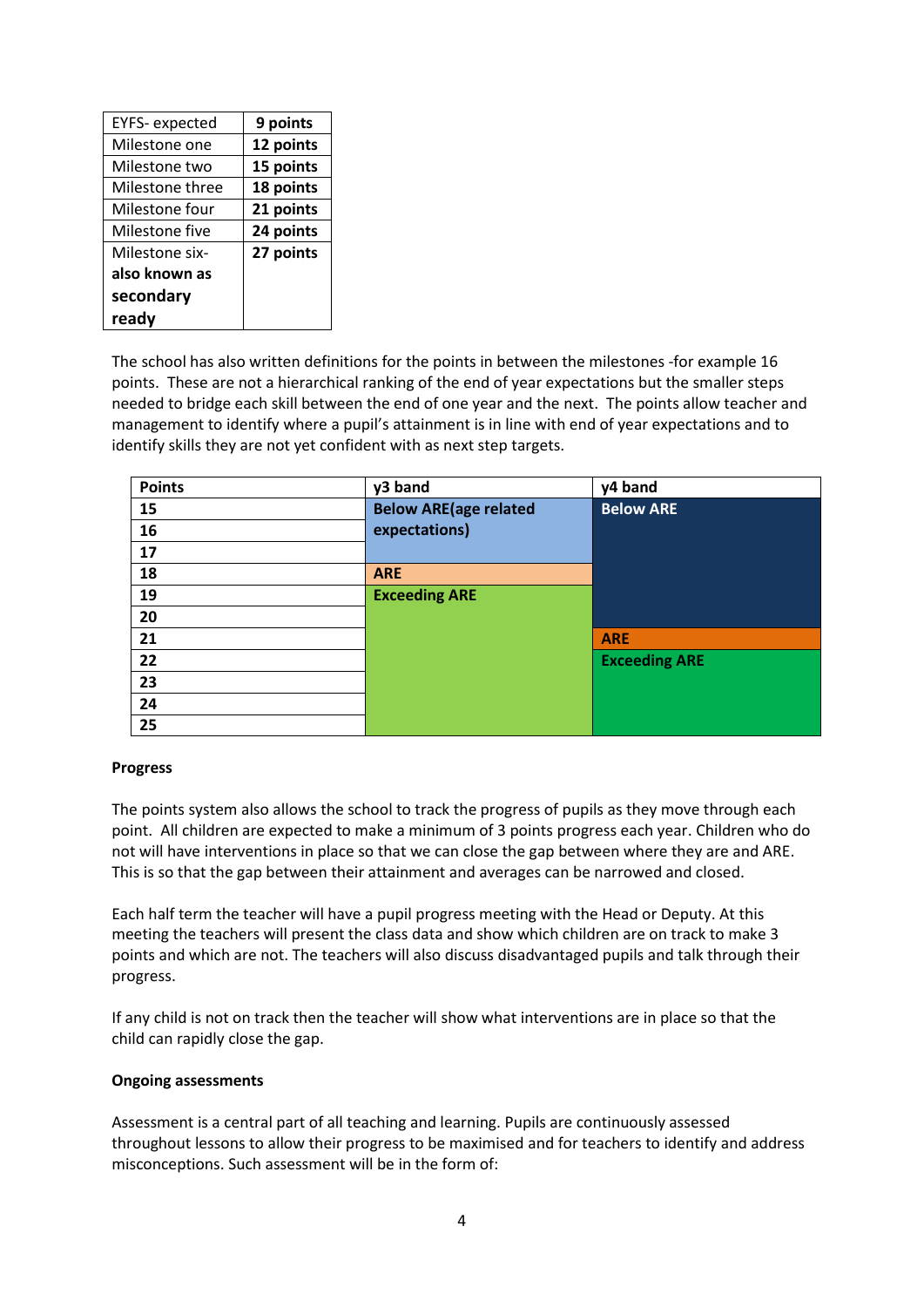- High quality questioning that checks understanding not just knowledge
- Individual or group feedback sessions
- Self or peer assessment (may include use of checklists and marking ladders)
- A clear dialogue created by marking (see feedback policy)
- Use of mini plenaries
- Use of split starts or 'surgeries' to target teaching at individual groups
- Clear skills based success criteria which are used to drive the assessment.

Teachers use the information collected from this ongoing assessment to:

- a. Reshape or adjust lessons and activities as they are teaching including moving children on to a further challenge or re-modelling a concept as needed within the same lesson.
- b. Inform future lesson planning in the short and longer term.
- c. Add to their knowledge of the child when making summative teacher assessments.

#### **In year assessments**

For reading, writing, and maths each tracking point has a specified set of skills which pupils must be able to use and apply. These have been collated into grids which teachers use to make judgements as to which point each pupil has achieved. These assessments are completed on at least a termly basis as outlined by the assessment timetable which is circulated each year.

In order to come to their judgements teachers use both formative assessment strategies and formal testing as appropriate to the year group including single point tests for both maths and English, mapped to the curriculum expectations for each point.

#### **End of year assessments**

At the end of the year children are assessed and given a final tracking point for that year as well as how many points progress they have made. Their attainment is reported in comparison to their end of year expected point (milestone). Each end of year expectation is called a 'Milestone' so the expectation for year 2 is called 'Milestone 2' **. If the children sit a test they must achieve at least 65% to be awarded ARE and 80% to be considered for a higher scale score.**

They are assessed in the same way as they are at each assessment point throughout the year.

**For core subjects** (reading, writing, science and maths) the criteria for the expected level for each year group are taken from the new national curriculum programme of study for each year. These statements provide a 'milestone' point for each year group.

**For non-core subjects** The planning for the foundation subjects is split into key skills from curriculum 2014 and knowledge. These provide end of key stage expectations (year 2, year 4 and year 6). The intermediate year (year 1, year 3 and year 5) expectations are taken from the more detailed previous Chris Quigley skills based curriculum and have been matched to the new curriculum content to ensure clear progression. The key skills are assessed though careful targeted book monitoring and pupil interviews to ensure the pupils a have a long term depth of knowledge.

#### **Reporting to parents**

There are two formal written reports issued to parents: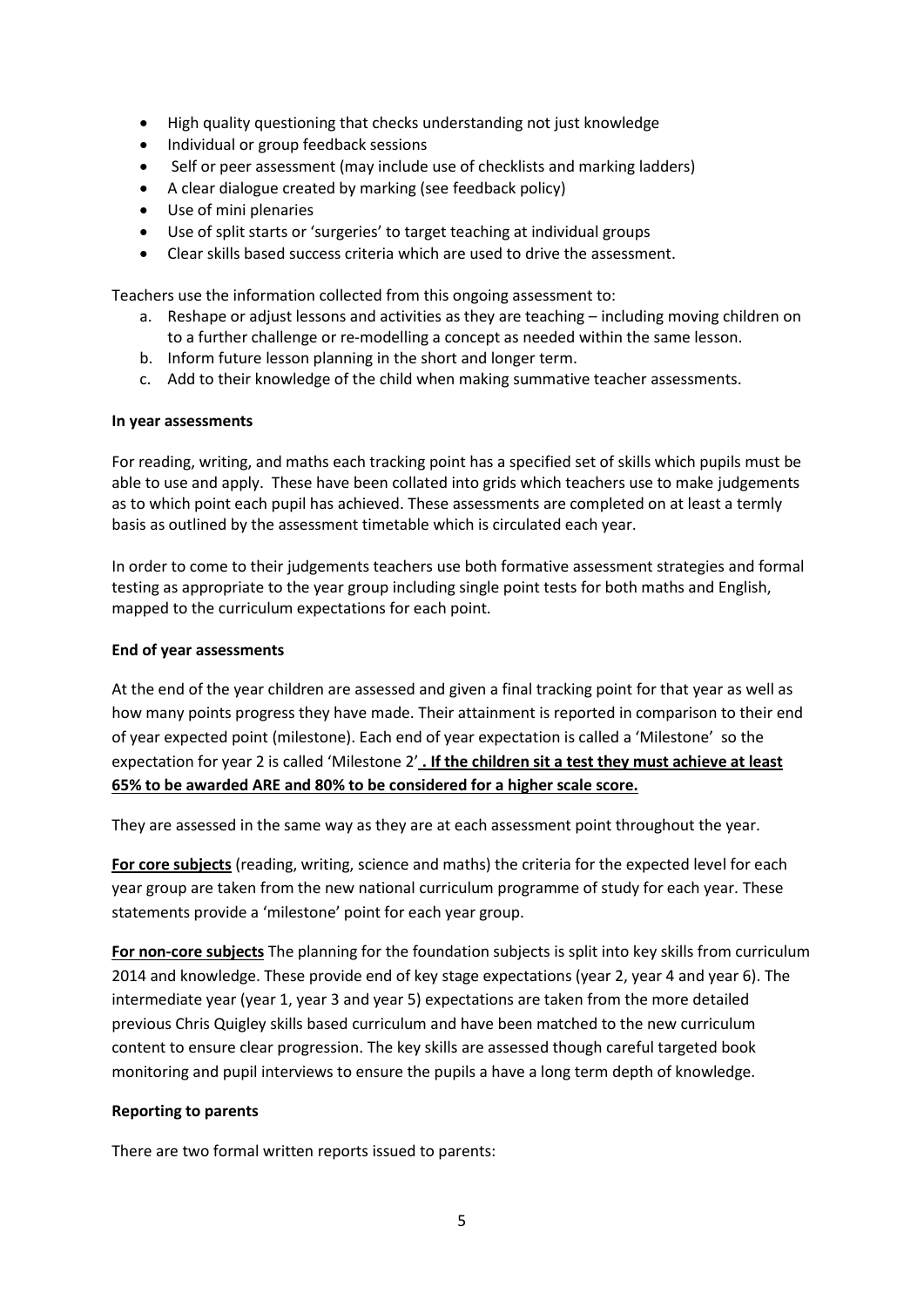- 1. Mid year report in February which will report on the progress, effort and attainment against the core subjects compared to national expectations and in school targets.
- 2. End of year report in July will provide a more detailed report on all aspects of the child's year. Parents will be told the attainment point, how many points progress and what the national expectation is for their child's year group to allow them to make a comparison.

There are also two formal parents' evenings in October and January as well as an evening to look at the pupils work in July where the teacher will be present. In addition there will be two extra parents' evenings throughout the year where parents of pupils who are not making at least expected progress in a core subject are called in to discuss areas to develop.

# **Intervention**

Following each pupil progress meeting and at the start of academic years, teachers use both progress and attainment data to identify pupils who need further intervention. Information about targeted children is passed on to the next teacher to form the initial basis of intervention groups in the new year group. At the end of the first half term there is a pupil provision meeting to discuss what has been put in place. Children may be added to interventions at any point during the year and parents are informed.

The SENCO is responsible for monitoring the impact of interventions and feeding this back to SLT.

# **Statutory assessments leading to published data**

The pupils at the school have to sit formal assessments at various stages in the school where this data is sent to both the LA and the DFE. The following assessments take place:

Year 1: phonics screening check where we report if a child has either met the standard or not. This is reported to parents and internally administered and marked. Pupils who do not meet the standard in year 1 must be rechecked in year 2.

**Year 2:** There are four areas that are assessed using external materials but internal marking. These are writing, spelling, grammar and punctuation, reading and maths. The children are then reported in four bands. These are:

- **Pupils working below national standard**
- **Pupils working towards national standard**
- **Pupils working at national standard**
- **Pupils working at mastery standard**

**Year 6:** There four elements to these end of year assessments. There are three externally marked elements and one internally marked. The three externally marked elements are maths, reading and grammar and punctuation. The internally marked element is writing and uses teacher assessment based on the children's work throughout the year. More information is expected from the DFE throughout the forthcoming academic year as to the nature of reported results. The pupils will be given a scale score. 100 means met ARE, 110 means they are higher attainers who have reached a higher scale score.

Last Review: October 2019

Next Review: October 2023